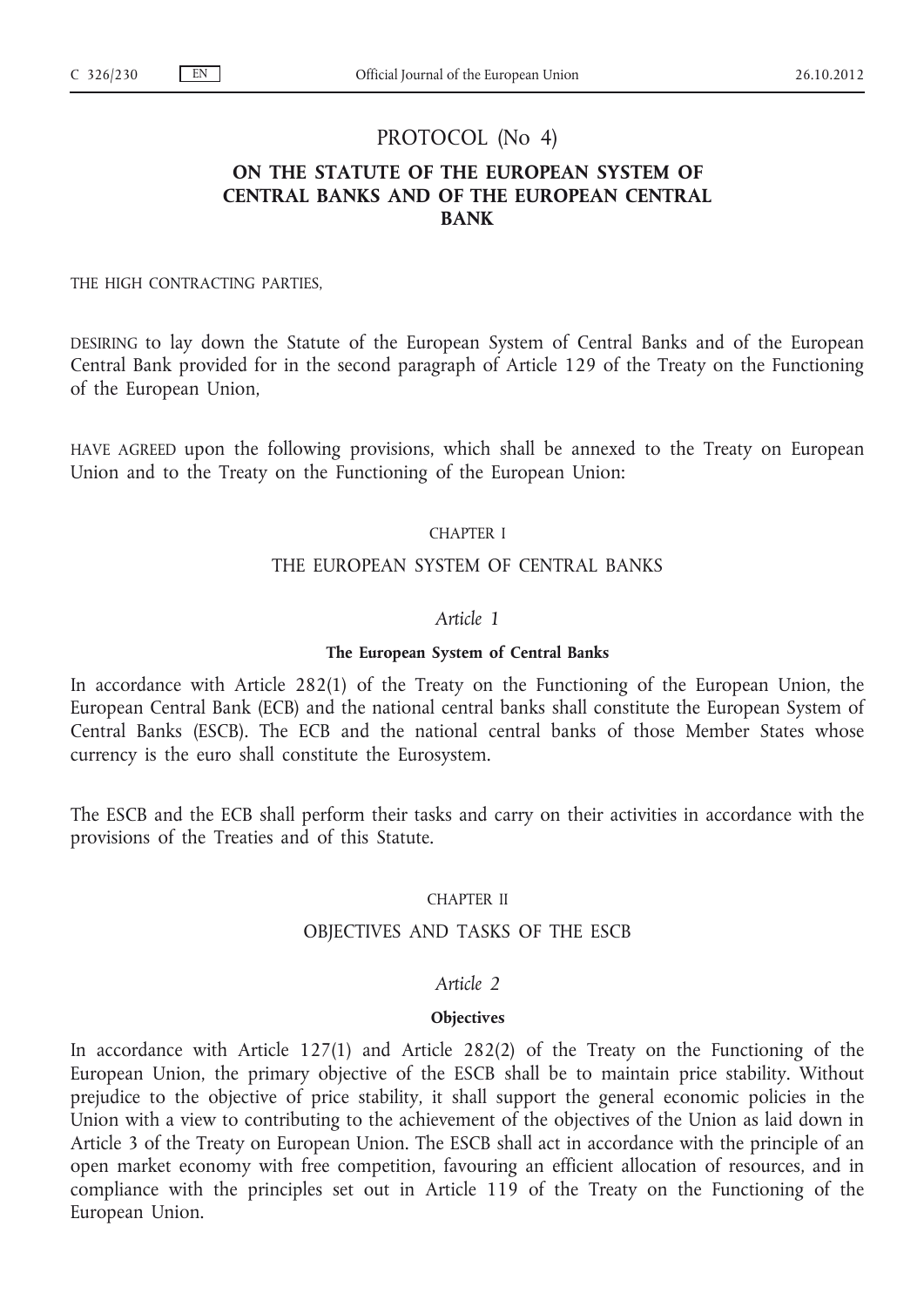## **Tasks**

3.1. In accordance with Article 127(2) of the Treaty on the Functioning of the European Union, the basic tasks to be carried out through the ESCB shall be:

- to define and implement the monetary policy of the Union;
- to conduct foreign-exchange operations consistent with the provisions of Article 219 of that Treaty;
- to hold and manage the official foreign reserves of the Member States;
- to promote the smooth operation of payment systems.

3.2. In accordance with Article 127(3) of the Treaty on the Functioning of the European Union, the third indent of Article 3.1 shall be without prejudice to the holding and management by the governments of Member States of foreign-exchange working balances.

3.3. In accordance with Article 127(5) of the Treaty on the Functioning of the European Union, the ESCB shall contribute to the smooth conduct of policies pursued by the competent authorities relating to the prudential supervision of credit institutions and the stability of the financial system.

## *Article 4*

#### **Advisory functions**

In accordance with Article 127(4) of the Treaty on the Functioning of the European Union:

- (a) the ECB shall be consulted:
	- on any proposed Union act in its fields of competence;
	- by national authorities regarding any draft legislative provision in its fields of competence, but within the limits and under the conditions set out by the Council in accordance with the procedure laid down in Article 41;
- (b) the ECB may submit opinions to the Union institutions, bodies, offices or agencies or to national authorities on matters in its fields of competence.

## *Article 5*

### **Collection of statistical information**

5.1. In order to undertake the tasks of the ESCB, the ECB, assisted by the national central banks, shall collect the necessary statistical information either from the competent national authorities or directly from economic agents. For these purposes it shall cooperate with the Union institutions, bodies, offices or agencies and with the competent authorities of the Member States or third countries and with international organisations.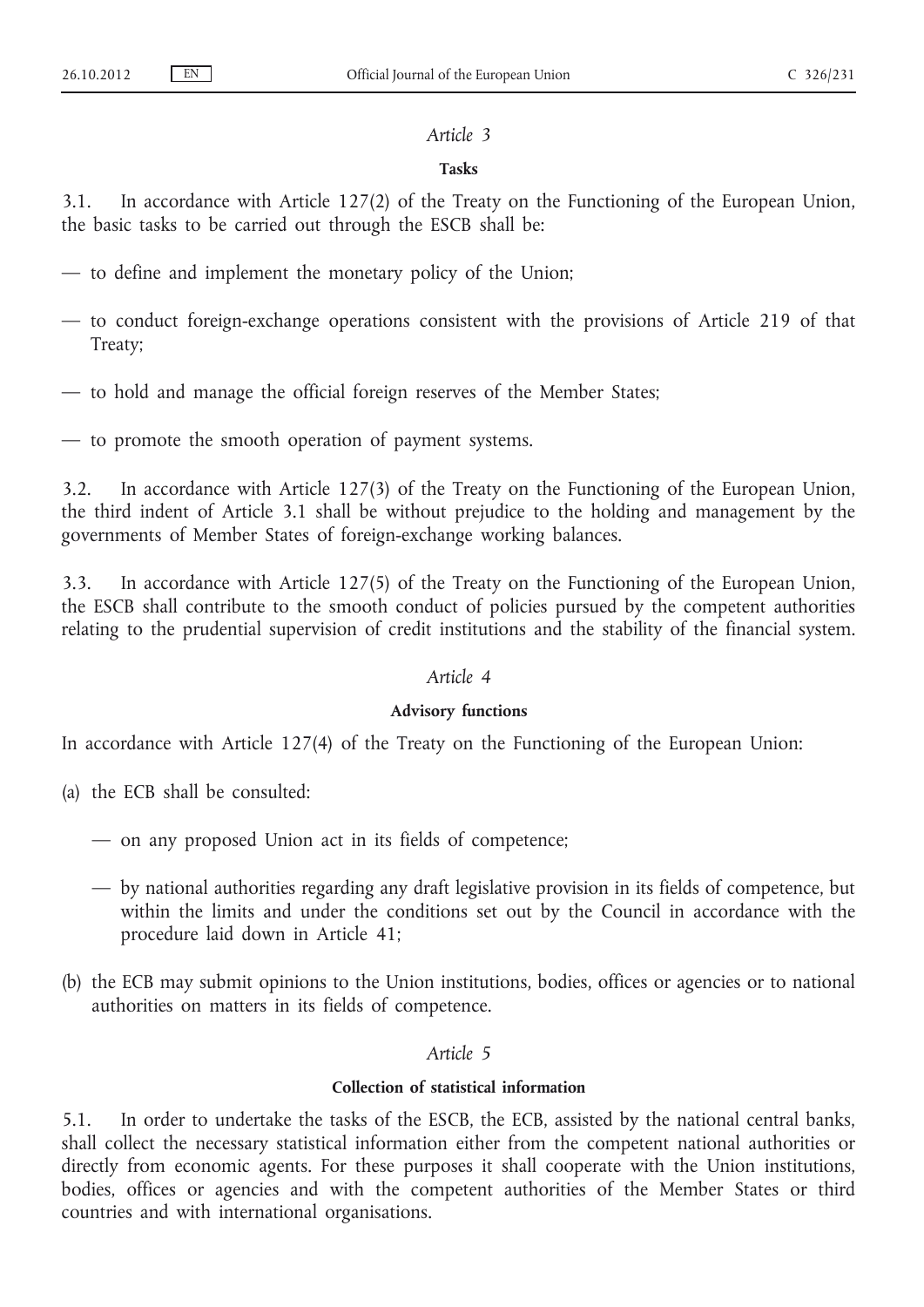5.2. The national central banks shall carry out, to the extent possible, the tasks described in Article 5.1.

5.3. The ECB shall contribute to the harmonisation, where necessary, of the rules and practices governing the collection, compilation and distribution of statistics in the areas within its fields of competence.

5.4. The Council, in accordance with the procedure laid down in Article 41, shall define the natural and legal persons subject to reporting requirements, the confidentiality regime and the appropriate provisions for enforcement.

## *Article 6*

#### **International cooperation**

6.1. In the field of international cooperation involving the tasks entrusted to the ESCB, the ECB shall decide how the ESCB shall be represented.

6.2. The ECB and, subject to its approval, the national central banks may participate in international monetary institutions.

6.3. Articles 6.1 and 6.2 shall be without prejudice to Article 138 of the Treaty on the Functioning of the European Union.

#### CHAPTER III

## ORGANISATION OF THE ESCB

#### *Article 7*

#### **Independence**

In accordance with Article 130 of the Treaty on the Functioning of the European Union, when exercising the powers and carrying out the tasks and duties conferred upon them by the Treaties and this Statute, neither the ECB, nor a national central bank, nor any member of their decision-making bodies shall seek or take instructions from Union institutions, bodies, offices or agencies, from any government of a Member State or from any other body. The Union institutions, bodies, offices or agencies and the governments of the Member States undertake to respect this principle and not to seek to influence the members of the decision-making bodies of the ECB or of the national central banks in the performance of their tasks.

# *Article 8*

# **General principle**

The ESCB shall be governed by the decision-making bodies of the ECB.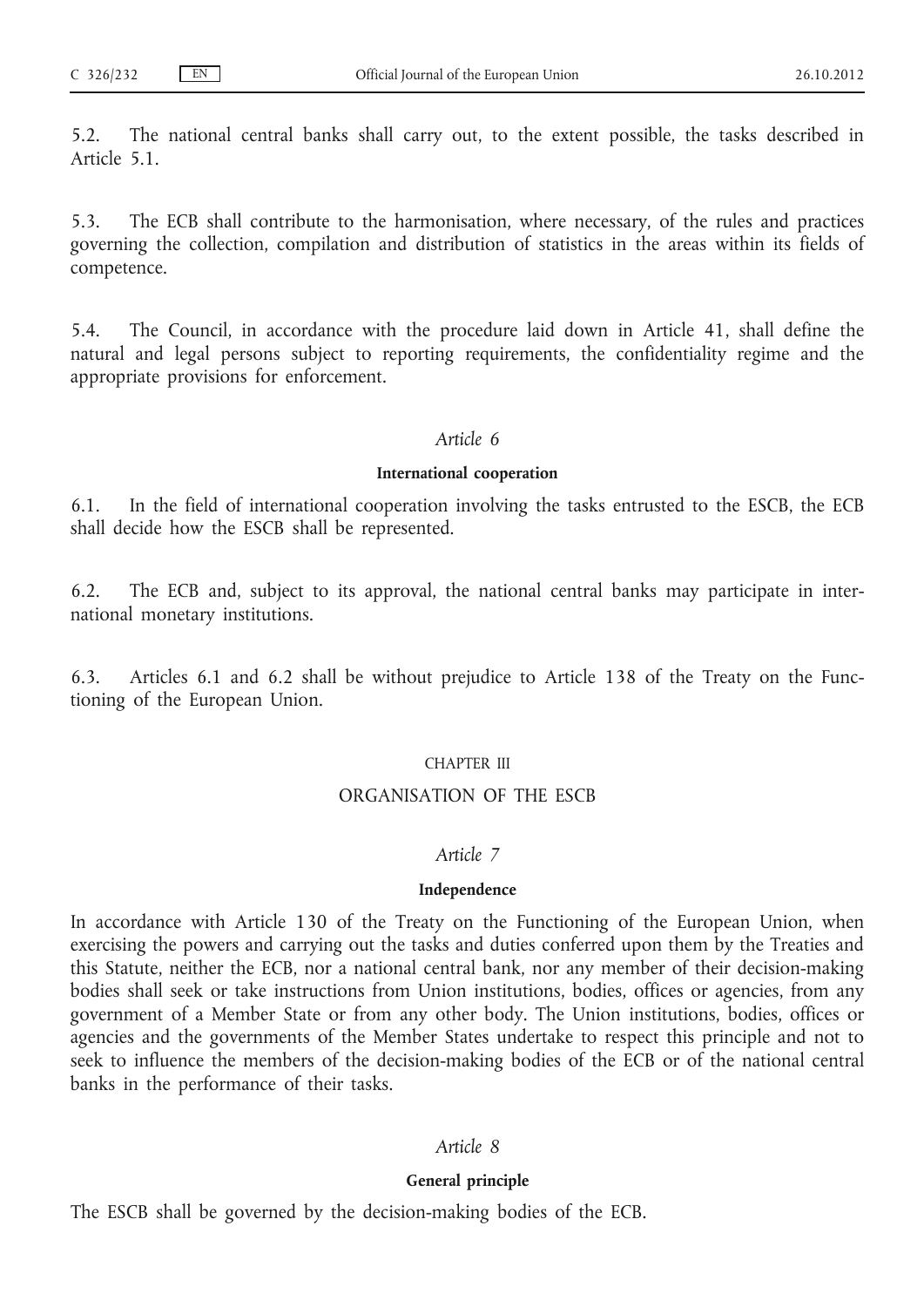#### **The European Central Bank**

9.1. The ECB which, in accordance with Article 282(3) of the Treaty on the Functioning of the European Union, shall have legal personality, shall enjoy in each of the Member States the most extensive legal capacity accorded to legal persons under its law; it may, in particular, acquire or dispose of movable and immovable property and may be a party to legal proceedings.

9.2. The ECB shall ensure that the tasks conferred upon the ESCB under Article 127(2), (3) and (5) of the Treaty on the Functioning of the European Union are implemented either by its own activities pursuant to this Statute or through the national central banks pursuant to Articles 12.1 and 14.

9.3. In accordance with Article 129(1) of the Treaty on the Functioning of the European Union, the decision making bodies of the ECB shall be the Governing Council and the Executive Board.

### *Article 10*

#### **The Governing Council**

10.1. In accordance with Article 283(1) of the Treaty on the Functioning of the European Union, the Governing Council shall comprise the members of the Executive Board of the ECB and the governors of the national central banks of the Member States whose currency is the euro.

10.2. Each member of the Governing Council shall have one vote. As from the date on which the number of members of the Governing Council exceeds 21, each member of the Executive Board shall have one vote and the number of governors with a voting right shall be 15. The latter voting rights shall be assigned and shall rotate as follows:

- as from the date on which the number of governors exceeds 15, until it reaches 22, the governors shall be allocated to two groups, according to a ranking of the size of the share of their national central bank's Member State in the aggregate gross domestic product at market prices and in the total aggregated balance sheet of the monetary financial institutions of the Member States whose currency is the euro. The shares in the aggregate gross domestic product at market prices and in the total aggregated balance sheet of the monetary financial institutions shall be assigned weights of 5/6 and 1/6, respectively. The first group shall be composed of five governors and the second group of the remaining governors. The frequency of voting rights of the governors allocated to the first group shall not be lower than the frequency of voting rights of those of the second group. Subject to the previous sentence, the first group shall be assigned four voting rights and the second group eleven voting rights,
- as from the date on which the number of governors reaches 22, the governors shall be allocated to three groups according to a ranking based on the above criteria. The first group shall be composed of five governors and shall be assigned four voting rights. The second group shall be composed of half of the total number of governors, with any fraction rounded up to the nearest integer, and shall be assigned eight voting rights. The third group shall be composed of the remaining governors and shall be assigned three voting rights,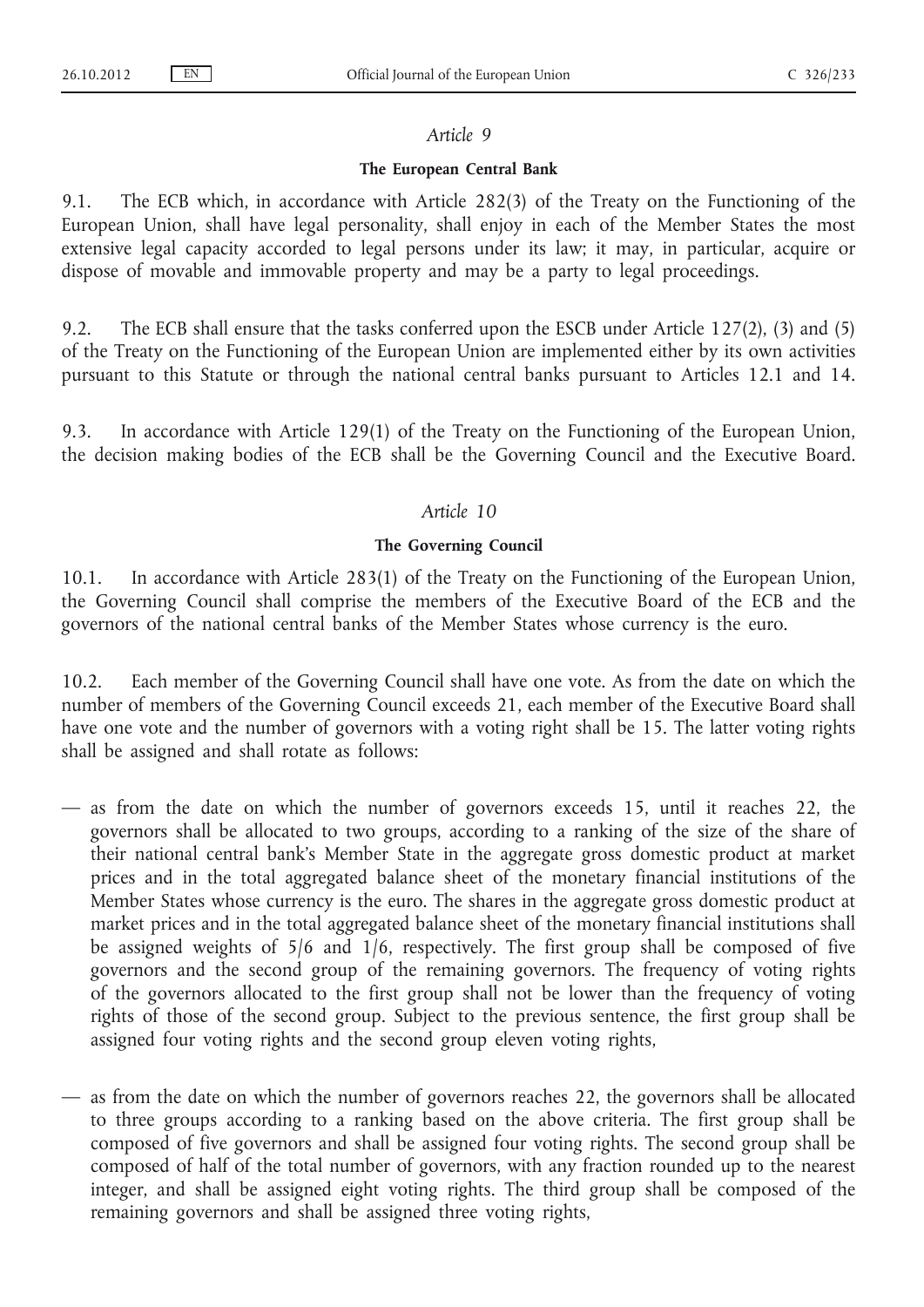- within each group, the governors shall have their voting rights for equal amounts of time,
- for the calculation of the shares in the aggregate gross domestic product at market prices Article 29.2 shall apply. The total aggregated balance sheet of the monetary financial institutions shall be calculated in accordance with the statistical framework applying in the Union at the time of the calculation,
- whenever the aggregate gross domestic product at market prices is adjusted in accordance with Article 29.3, or whenever the number of governors increases, the size and/or composition of the groups shall be adjusted in accordance with the above principles,
- the Governing Council, acting by a two-thirds majority of all its members, with and without a voting right, shall take all measures necessary for the implementation of the above principles and may decide to postpone the start of the rotation system until the date on which the number of governors exceeds 18.

The right to vote shall be exercised in person. By way of derogation from this rule, the Rules of Procedure referred to in Article 12.3 may lay down that members of the Governing Council may cast their vote by means of teleconferencing. These rules shall also provide that a member of the Governing Council who is prevented from attending meetings of the Governing Council for a prolonged period may appoint an alternate as a member of the Governing Council.

The provisions of the previous paragraphs are without prejudice to the voting rights of all members of the Governing Council, with and without a voting right, under Articles 10.3, 40.2 and 40.3.

Save as otherwise provided for in this Statute, the Governing Council shall act by a simple majority of the members having a voting right. In the event of a tie, the President shall have the casting vote.

In order for the Governing Council to vote, there shall be a quorum of two-thirds of the members having a voting right. If the quorum is not met, the President may convene an extraordinary meeting at which decisions may be taken without regard to the quorum.

10.3. For any decisions to be taken under Articles 28, 29, 30, 32 and 33, the votes in the Governing Council shall be weighted according to the national central banks' shares in the subscribed capital of the ECB. The weights of the votes of the members of the Executive Board shall be zero. A decision requiring a qualified majority shall be adopted if the votes cast in favour represent at least two thirds of the subscribed capital of the ECB and represent at least half of the shareholders. If a Governor is unable to be present, he may nominate an alternate to cast his weighted vote.

10.4. The proceedings of the meetings shall be confidential. The Governing Council may decide to make the outcome of its deliberations public.

10.5. The Governing Council shall meet at least 10 times a year.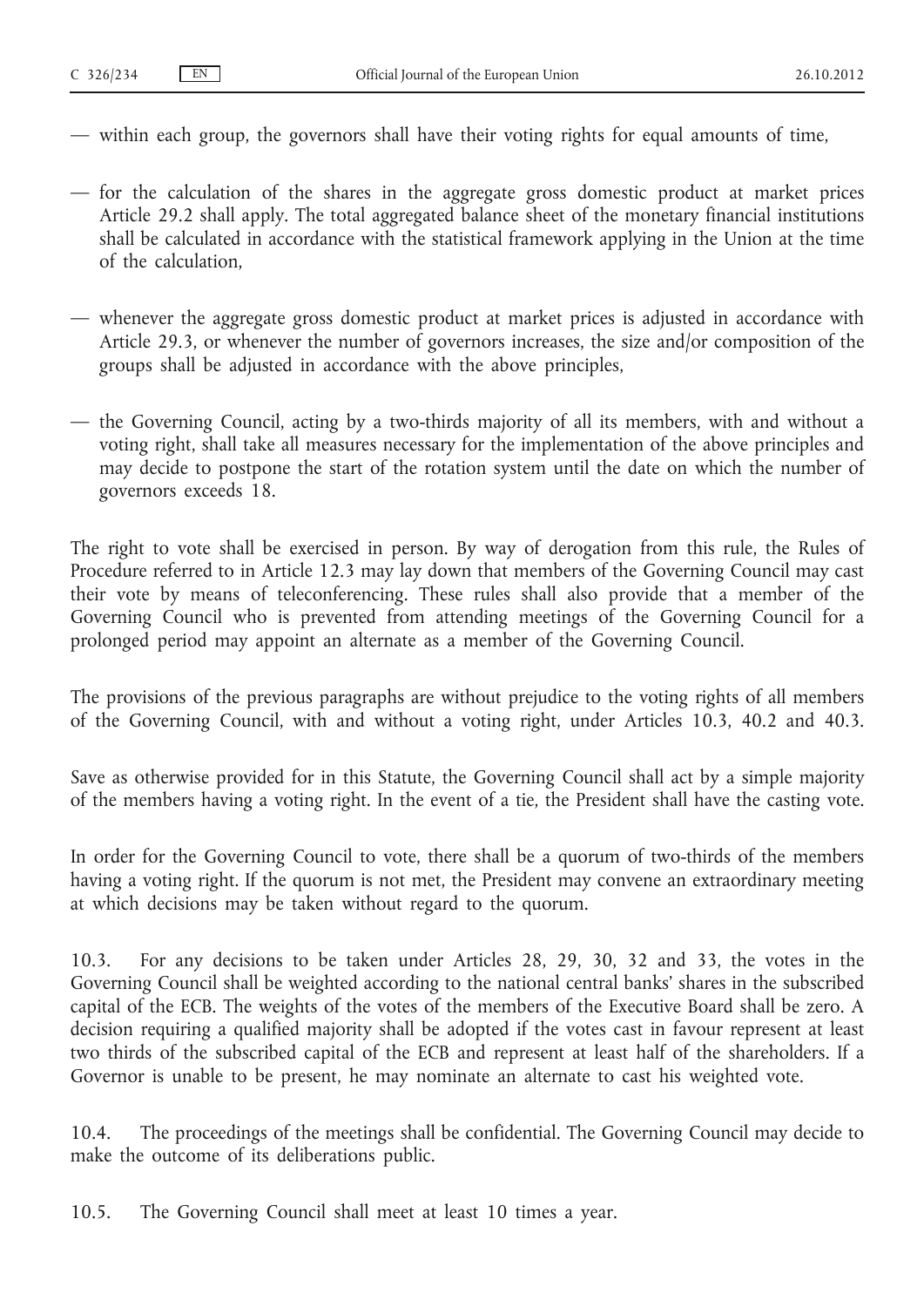### **The Executive Board**

11.1. In accordance with the first subparagraph of Article 283(2) of the Treaty on the Functioning of the European Union, the Executive Board shall comprise the President, the Vice-President and four other members.

The members shall perform their duties on a full-time basis. No member shall engage in any occupation, whether gainful or not, unless exemption is exceptionally granted by the Governing Council.

11.2. In accordance with the second subparagraph of Article 283(2) of the Treaty on the Functioning of the European Union, the President, the Vice-President and the other members of the Executive Board shall be appointed by the European Council, acting by a qualified majority, from among persons of recognised standing and professional experience in monetary or banking matters, on a recommendation from the Council after it has consulted the European Parliament and the Governing Council.

Their term of office shall be eight years and shall not be renewable.

Only nationals of Member States may be members of the Executive Board.

11.3. The terms and conditions of employment of the members of the Executive Board, in particular their salaries, pensions and other social security benefits shall be the subject of contracts with the ECB and shall be fixed by the Governing Council on a proposal from a Committee comprising three members appointed by the Governing Council and three members appointed by the Council. The members of the Executive Board shall not have the right to vote on matters referred to in this paragraph.

11.4. If a member of the Executive Board no longer fulfils the conditions required for the performance of his duties or if he has been guilty of serious misconduct, the Court of Justice may, on application by the Governing Council or the Executive Board, compulsorily retire him.

11.5. Each member of the Executive Board present in person shall have the right to vote and shall have, for that purpose, one vote. Save as otherwise provided, the Executive Board shall act by a simple majority of the votes cast. In the event of a tie, the President shall have the casting vote. The voting arrangements shall be specified in the Rules of Procedure referred to in Article 12.3.

11.6. The Executive Board shall be responsible for the current business of the ECB.

11.7. Any vacancy on the Executive Board shall be filled by the appointment of a new member in accordance with Article 11.2.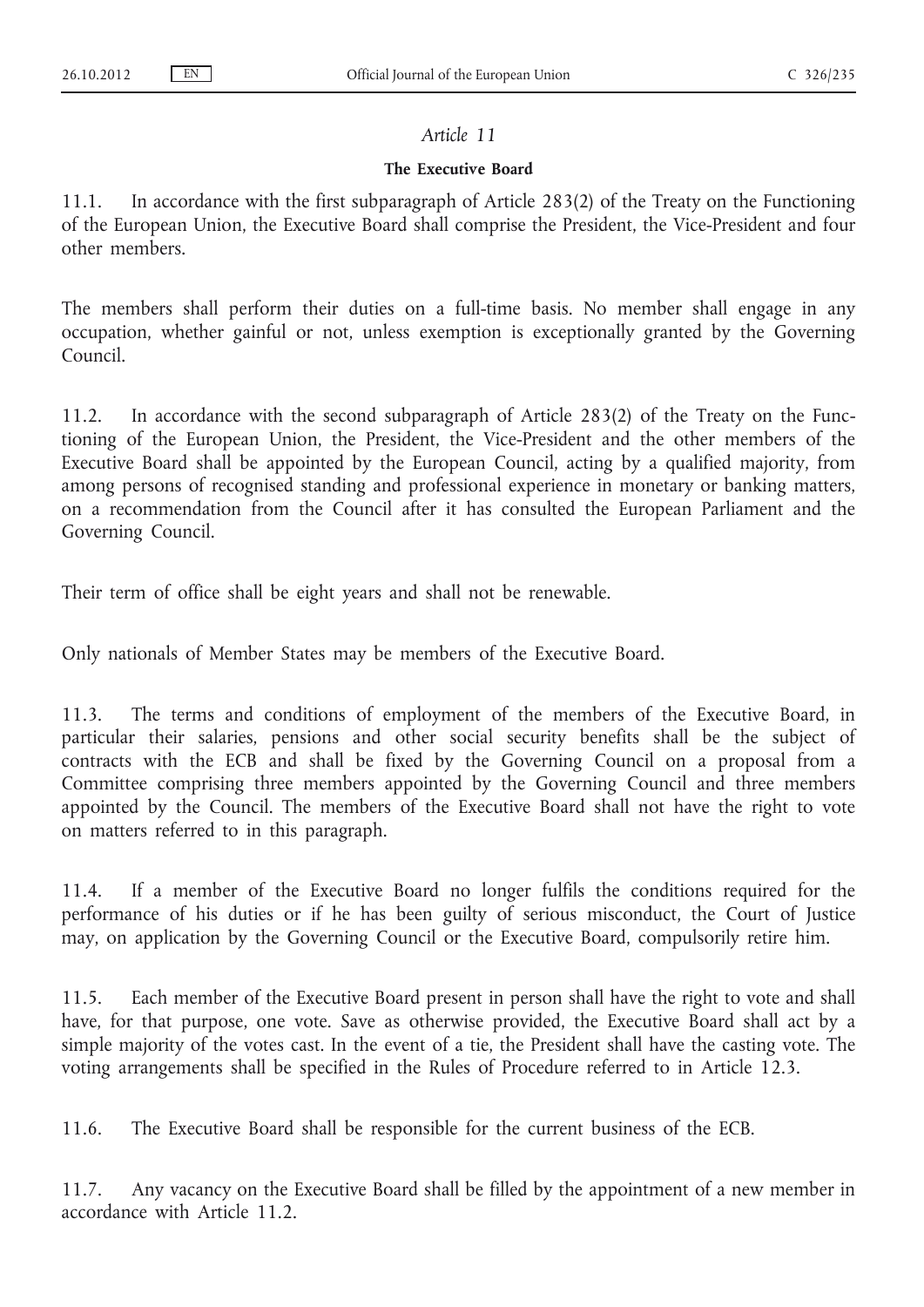## **Responsibilities of the decision-making bodies**

12.1. The Governing Council shall adopt the guidelines and take the decisions necessary to ensure the performance of the tasks entrusted to the ESCB under these Treaties and this Statute. The Governing Council shall formulate the monetary policy of the Union including, as appropriate, decisions relating to intermediate monetary objectives, key interest rates and the supply of reserves in the ESCB, and shall establish the necessary guidelines for their implementation.

The Executive Board shall implement monetary policy in accordance with the guidelines and decisions laid down by the Governing Council. In doing so the Executive Board shall give the necessary instructions to national central banks. In addition the Executive Board may have certain powers delegated to it where the Governing Council so decides.

To the extent deemed possible and appropriate and without prejudice to the provisions of this Article, the ECB shall have recourse to the national central banks to carry out operations which form part of the tasks of the ESCB.

12.2. The Executive Board shall have responsibility for the preparation of meetings of the Governing Council.

12.3. The Governing Council shall adopt Rules of Procedure which determine the internal organisation of the ECB and its decision-making bodies.

12.4. The Governing Council shall exercise the advisory functions referred to in Article 4.

12.5. The Governing Council shall take the decisions referred to in Article 6.

# *Article 13*

### **The President**

13.1. The President or, in his absence, the Vice-President shall chair the Governing Council and the Executive Board of the ECB.

13.2. Without prejudice to Article 38, the President or his nominee shall represent the ECB externally.

# *Article 14*

## **National central banks**

14.1. In accordance with Article 131 of the Treaty on the Functioning of the European Union, each Member State shall ensure that its national legislation, including the statutes of its national central bank, is compatible with these Treaties and this Statute.

14.2. The statutes of the national central banks shall, in particular, provide that the term of office of a Governor of a national central bank shall be no less than five years.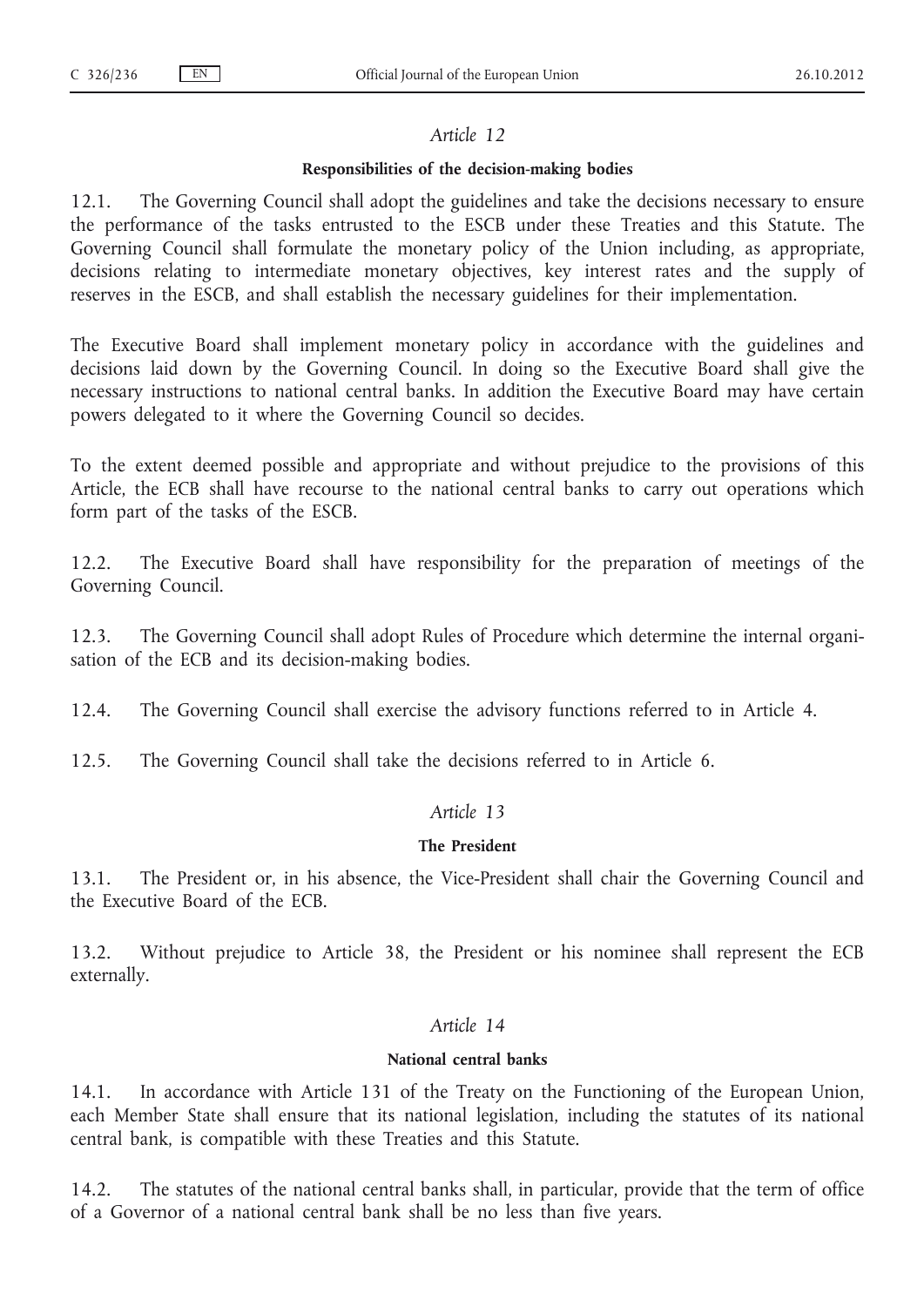A Governor may be relieved from office only if he no longer fulfils the conditions required for the performance of his duties or if he has been guilty of serious misconduct. A decision to this effect may be referred to the Court of Justice by the Governor concerned or the Governing Council on grounds of infringement of these Treaties or of any rule of law relating to their application. Such proceedings shall be instituted within two months of the publication of the decision or of its notification to the plaintiff or, in the absence thereof, of the day on which it came to the knowledge of the latter, as the case may be.

14.3. The national central banks are an integral part of the ESCB and shall act in accordance with the guidelines and instructions of the ECB. The Governing Council shall take the necessary steps to ensure compliance with the guidelines and instructions of the ECB, and shall require that any necessary information be given to it.

14.4. National central banks may perform functions other than those specified in this Statute unless the Governing Council finds, by a majority of two thirds of the votes cast, that these interfere with the objectives and tasks of the ESCB. Such functions shall be performed on the responsibility and liability of national central banks and shall not be regarded as being part of the functions of the ESCB.

## *Article 15*

#### **Reporting commitments**

15.1. The ECB shall draw up and publish reports on the activities of the ESCB at least quarterly.

15.2. A consolidated financial statement of the ESCB shall be published each week.

15.3. In accordance with Article 284(3) of the Treaty on the Functioning of the European Union, the ECB shall address an annual report on the activities of the ESCB and on the monetary policy of both the previous and the current year to the European Parliament, the Council and the Commission, and also to the European Council.

15.4. The reports and statements referred to in this Article shall be made available to interested parties free of charge.

## *Article 16*

#### **Banknotes**

In accordance with Article 128(1) of the Treaty on the Functioning of the European Union, the Governing Council shall have the exclusive right to authorise the issue of euro banknotes within the Union. The ECB and the national central banks may issue such notes. The banknotes issued by the ECB and the national central banks shall be the only such notes to have the status of legal tender within the Union.

The ECB shall respect as far as possible existing practices regarding the issue and design of banknotes.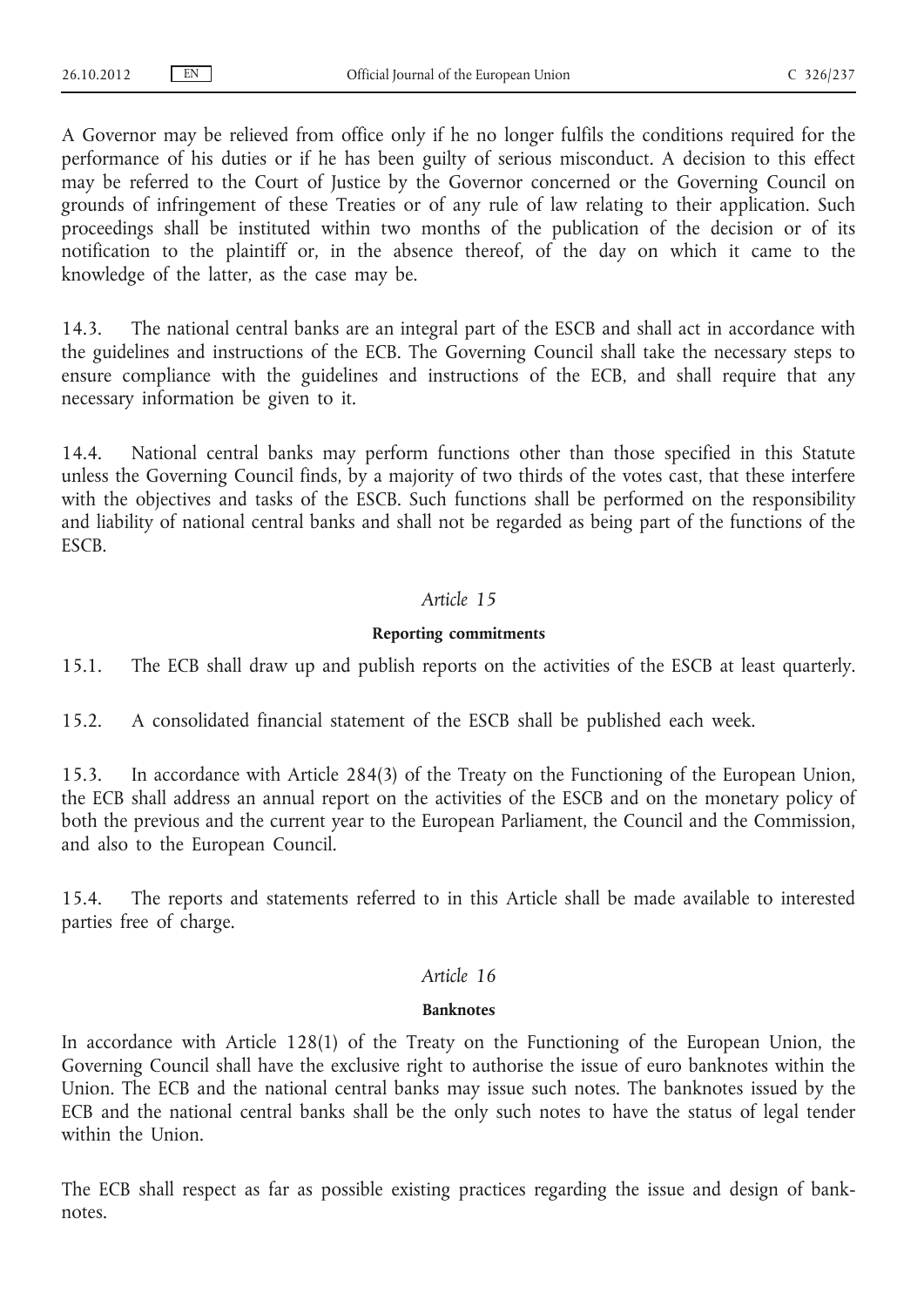#### CHAPTER IV

# MONETARY FUNCTIONS AND OPERATIONS OF THE ESCB

### *Article 17*

### **Accounts with the ECB and the national central banks**

In order to conduct their operations, the ECB and the national central banks may open accounts for credit institutions, public entities and other market participants and accept assets, including book entry securities, as collateral.

#### *Article 18*

### **Open market and credit operations**

18.1. In order to achieve the objectives of the ESCB and to carry out its tasks, the ECB and the national central banks may:

- operate in the financial markets by buying and selling outright (spot and forward) or under repurchase agreement and by lending or borrowing claims and marketable instruments, whether in euro or other currencies, as well as precious metals;
- conduct credit operations with credit institutions and other market participants, with lending being based on adequate collateral.

18.2. The ECB shall establish general principles for open market and credit operations carried out by itself or the national central banks, including for the announcement of conditions under which they stand ready to enter into such transactions.

## *Article 19*

#### **Minimum reserves**

19.1. Subject to Article 2, the ECB may require credit institutions established in Member States to hold minimum reserve on accounts with the ECB and national central banks in pursuance of monetary policy objectives. Regulations concerning the calculation and determination of the required minimum reserves may be established by the Governing Council. In cases of noncompliance the ECB shall be entitled to levy penalty interest and to impose other sanctions with comparable effect.

19.2. For the application of this Article, the Council shall, in accordance with the procedure laid down in Article 41, define the basis for minimum reserves and the maximum permissible ratios between those reserves and their basis, as well as the appropriate sanctions in cases of noncompliance.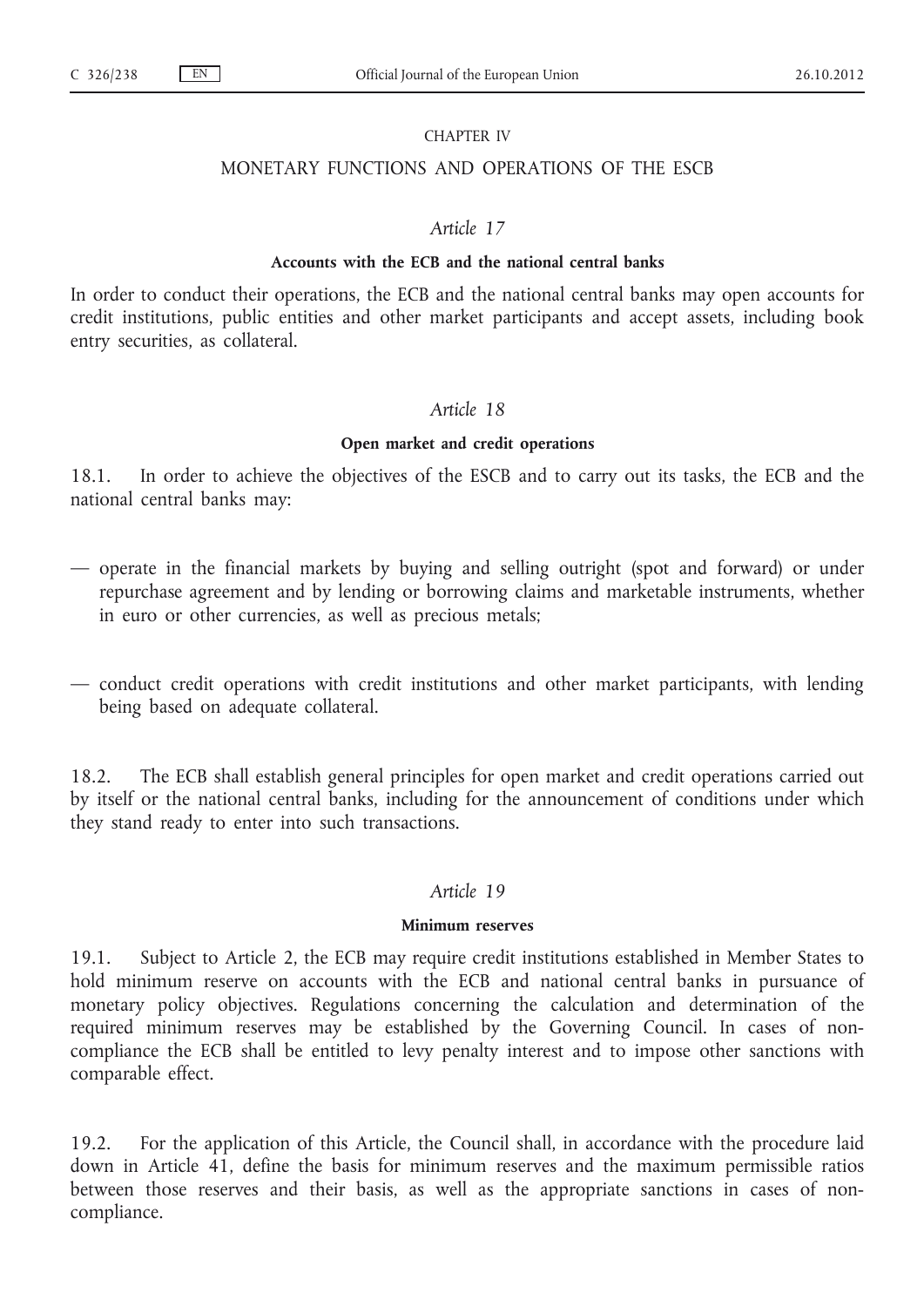### **Other instruments of monetary control**

The Governing Council may, by a majority of two thirds of the votes cast, decide upon the use of such other operational methods of monetary control as it sees fit, respecting Article 2.

The Council shall, in accordance with the procedure laid down in Article 41, define the scope of such methods if they impose obligations on third parties.

## *Article 21*

### **Operations with public entities**

21.1. In accordance with Article 123 of the Treaty on the Functioning of the European Union, overdrafts or any other type of credit facility with the ECB or with the national central banks in favour of Union institutions, bodies, offices or agencies, central governments, regional, local or other public authorities, other bodies governed by public law, or public undertakings of Member States shall be prohibited, as shall the purchase directly from them by the ECB or national central banks of debt instruments.

21.2. The ECB and national central banks may act as fiscal agents for the entities referred to in Article 21.1.

21.3. The provisions of this Article shall not apply to publicly owned credit institutions which, in the context of the supply of reserves by central banks, shall be given the same treatment by national central banks and the ECB as private credit institutions.

# *Article 22*

### **Clearing and payment systems**

The ECB and national central banks may provide facilities, and the ECB may make regulations, to ensure efficient and sound clearing and payment systems within the Union and with other countries.

# *Article 23*

#### **External operations**

The ECB and national central banks may:

- establish relations with central banks and financial institutions in other countries and, where appropriate, with international organisations;
- acquire and sell spot and forward all types of foreign exchange assets and precious metals; the term 'foreign exchange asset' shall include securities and all other assets in the currency of any country or units of account and in whatever form held;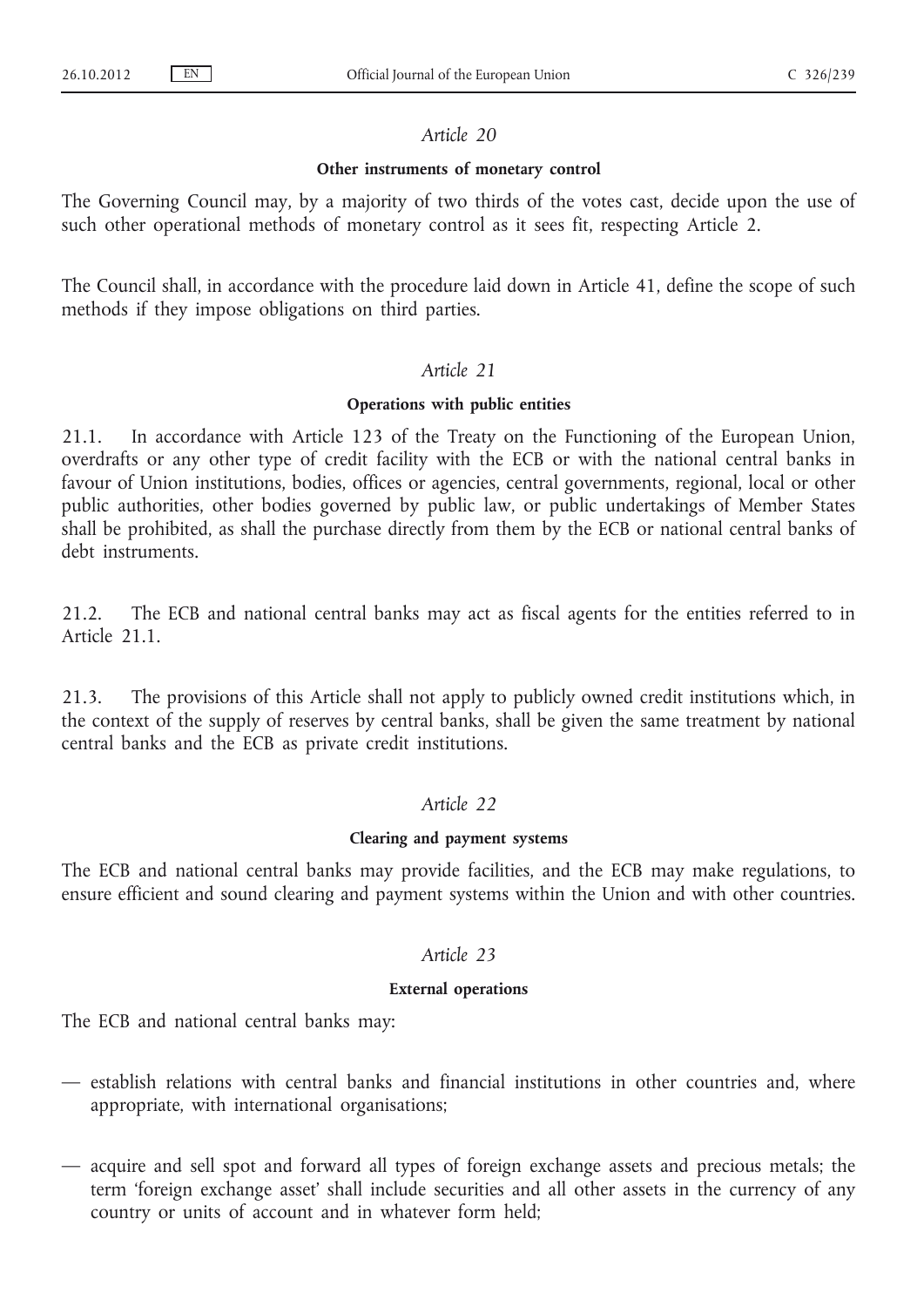- hold and manage the assets referred to in this Article;
- conduct all types of banking transactions in relations with third countries and international organisations, including borrowing and lending operations.

#### **Other operations**

In addition to operations arising from their tasks, the ECB and national central banks may enter into operations for their administrative purposes or for their staff.

#### CHAPTER V

## PRUDENTIAL SUPERVISION

## *Article 25*

#### **Prudential supervision**

25.1. The ECB may offer advice to and be consulted by the Council, the Commission and the competent authorities of the Member States on the scope and implementation of Union legislation relating to the prudential supervision of credit institutions and to the stability of the financial system.

25.2. In accordance with any regulation of the Council under Article 127(6) of the Treaty on the Functioning of the European Union, the ECB may perform specific tasks concerning policies relating to the prudential supervision of credit institutions and other financial institutions with the exception of insurance undertakings.

#### CHAPTER VI

## FINANCIAL PROVISIONS OF THE ESCB

# *Article 26*

### **Financial accounts**

26.1. The financial year of the ECB and national central banks shall begin on the first day of January and end on the last day of December.

26.2. The annual accounts of the ECB shall be drawn up by the Executive Board, in accordance with the principles established by the Governing Council. The accounts shall be approved by the Governing Council and shall thereafter be published.

26.3. For analytical and operational purposes, the Executive Board shall draw up a consolidated balance sheet of the ESCB, comprising those assets and liabilities of the national central banks that fall within the ESCB.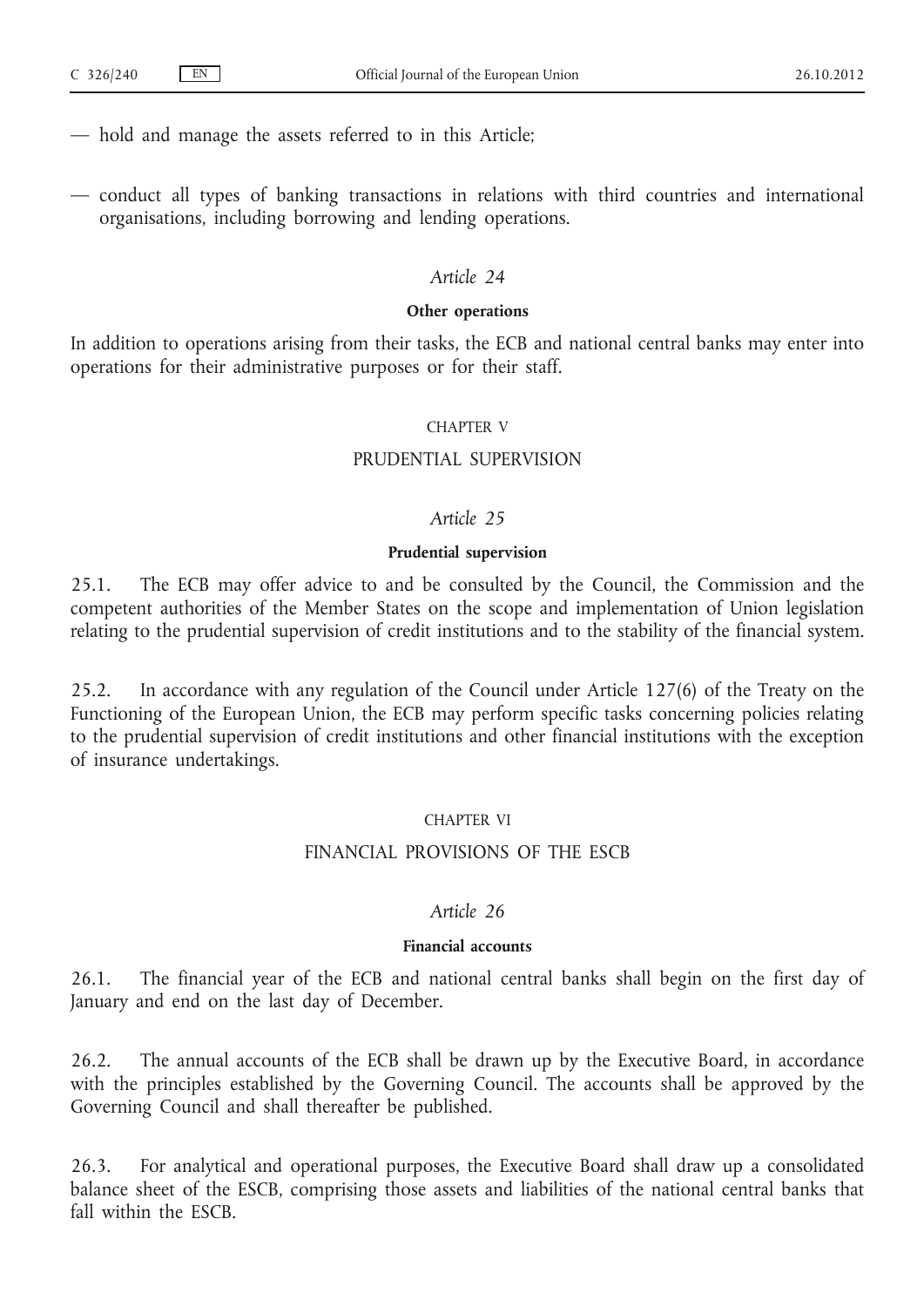26.4. For the application of this Article, the Governing Council shall establish the necessary rules for standardising the accounting and reporting of operations undertaken by the national central banks.

# *Article 27*

## **Auditing**

27.1. The accounts of the ECB and national central banks shall be audited by independent external auditors recommended by the Governing Council and approved by the Council. The auditors shall have full power to examine all books and accounts of the ECB and national central banks and obtain full information about their transactions.

27.2. The provisions of Article 287 of the Treaty on the Functioning of the European Union shall only apply to an examination of the operational efficiency of the management of the ECB.

# *Article 28*

## **Capital of the ECB**

28.1. The capital of the ECB shall be euro 5 000 million. The capital may be increased by such amounts as may be decided by the Governing Council acting by the qualified majority provided for in Article 10.3, within the limits and under the conditions set by the Council under the procedure laid down in Article 41.

28.2. The national central banks shall be the sole subscribers to and holders of the capital of the ECB. The subscription of capital shall be according to the key established in accordance with Article 29.

28.3. The Governing Council, acting by the qualified majority provided for in Article 10.3, shall determine the extent to which and the form in which the capital shall be paid up.

28.4. Subject to Article 28.5, the shares of the national central banks in the subscribed capital of the ECB may not be transferred, pledged or attached.

28.5. If the key referred to in Article 29 is adjusted, the national central banks shall transfer among themselves capital shares to the extent necessary to ensure that the distribution of capital shares corresponds to the adjusted key. The Governing Council shall determine the terms and conditions of such transfers.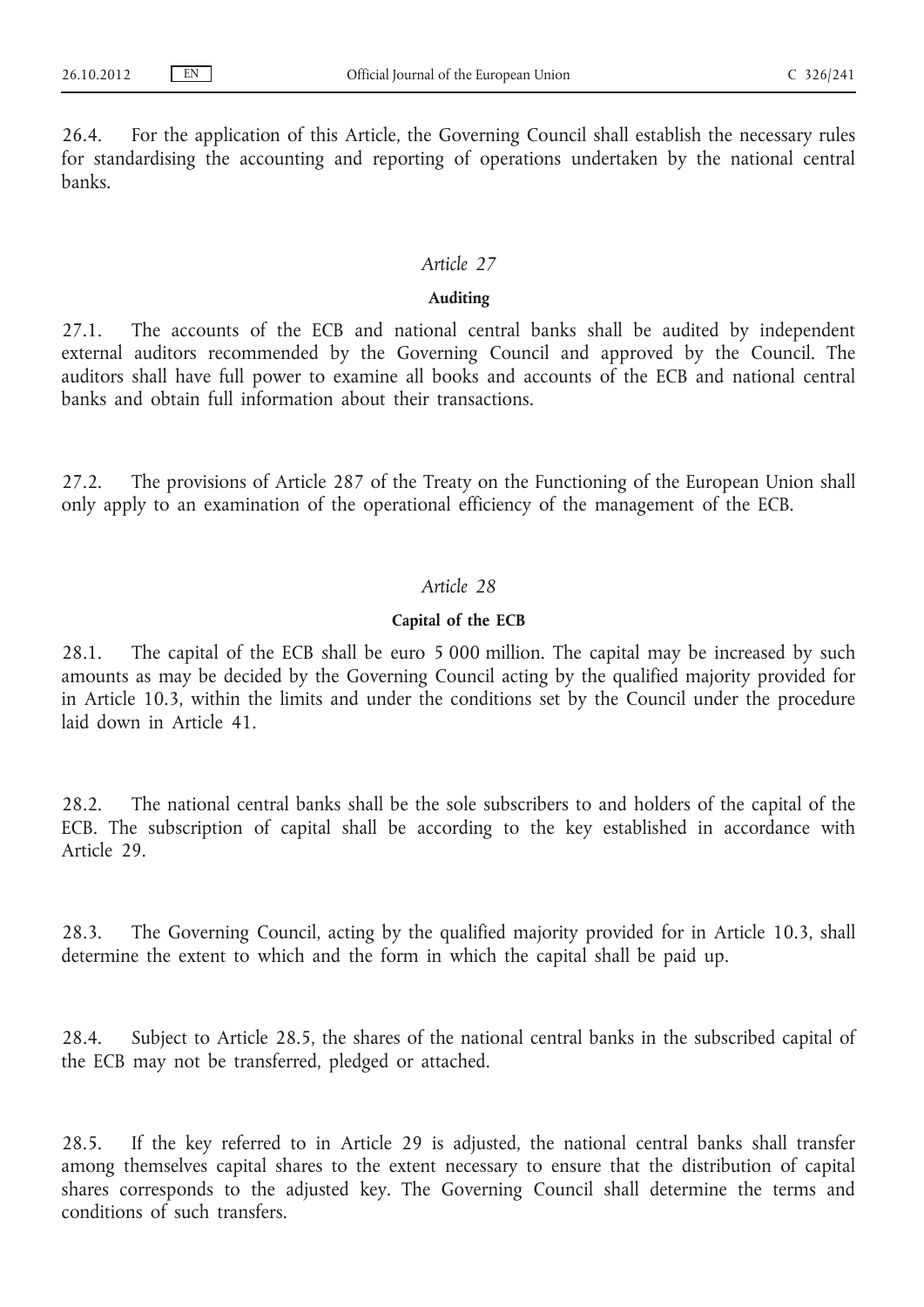## **Key for capital subscription**

29.1. The key for subscription of the ECB's capital, fixed for the first time in 1998 when the ESCB was established, shall be determined by assigning to each national central bank a weighting in this key equal to the sum of:

- 50 % of the share of its respective Member State in the population of the Union in the penultimate year preceding the establishment of the ESCB;
- 50 % of the share of its respective Member State in the gross domestic product at market prices of the Union as recorded in the last five years preceding the penultimate year before the establishment of the ESCB.

The percentages shall be rounded up or down to the nearest multiple of 0,0001 percentage points.

29.2. The statistical data to be used for the application of this Article shall be provided by the Commission in accordance with the rules adopted by the Council under the procedure provided for in Article 41.

29.3. The weightings assigned to the national central banks shall be adjusted every five years after the establishment of the ESCB by analogy with the provisions laid down in Article 29.1. The adjusted key shall apply with effect from the first day of the following year.

29.4. The Governing Council shall take all other measures necessary for the application of this Article.

# *Article 30*

## **Transfer of foreign reserve assets to the ECB**

30.1. Without prejudice to Article 28, the ECB shall be provided by the national central banks with foreign reserve assets, other than Member States' currencies, euro, IMF reserve positions and SDRs, up to an amount equivalent to euro 50 000 million. The Governing Council shall decide upon the proportion to be called up by the ECB following its establishment and the amounts called up at later dates. The ECB shall have the full right to hold and manage the foreign reserves that are transferred to it and to use them for the purposes set out in this Statute.

30.2. The contributions of each national central bank shall be fixed in proportion to its share in the subscribed capital of the ECB.

30.3. Each national central bank shall be credited by the ECB with a claim equivalent to its contribution. The Governing Council shall determine the denomination and remuneration of such claims.

30.4. Further calls of foreign reserve assets beyond the limit set in Article 30.1 may be effected by the ECB, in accordance with Article 30.2, within the limits and under the conditions set by the Council in accordance with the procedure laid down in Article 41.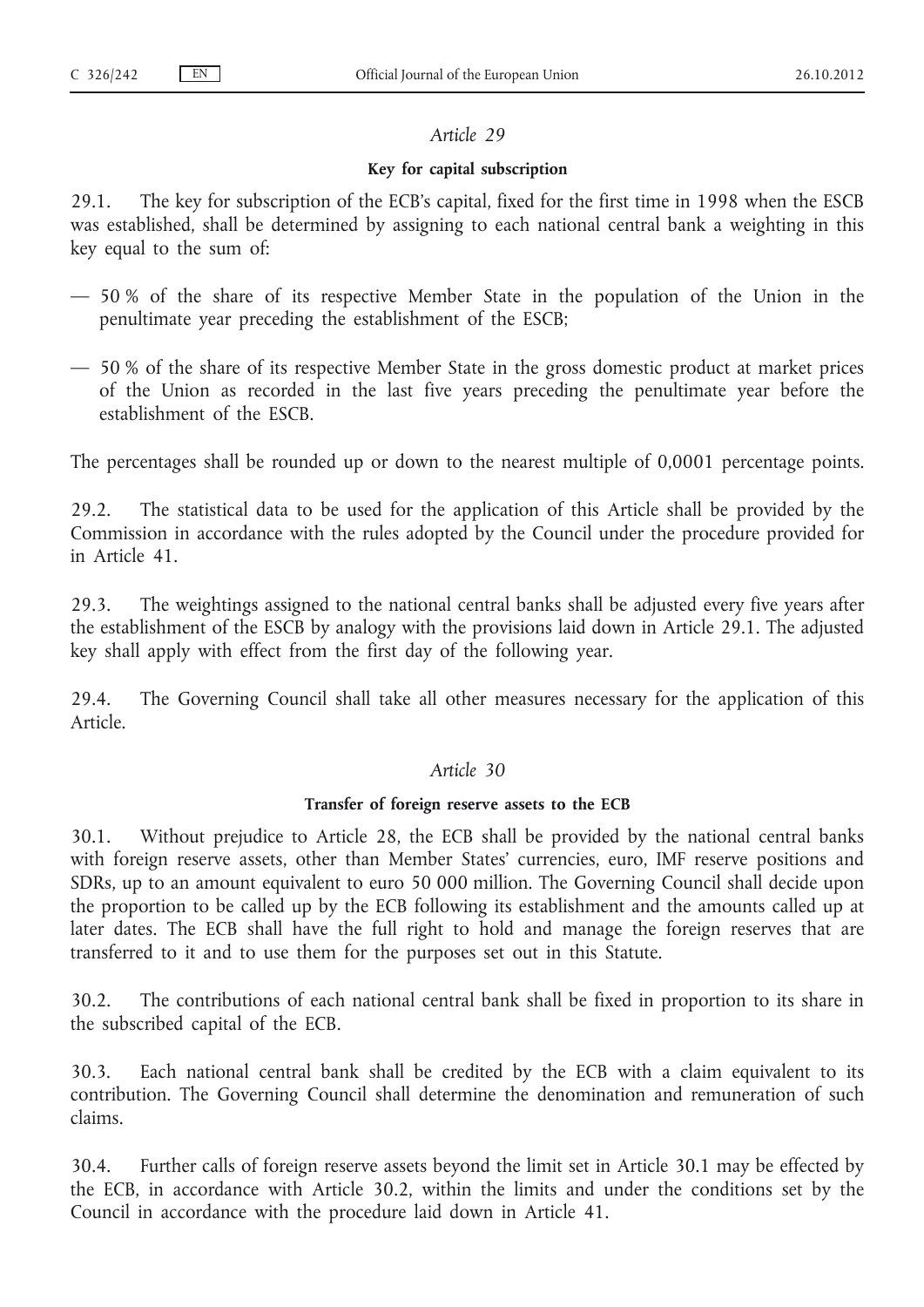30.5. The ECB may hold and manage IMF reserve positions and SDRs and provide for the pooling of such assets.

30.6. The Governing Council shall take all other measures necessary for the application of this Article.

### *Article 31*

#### **Foreign reserve assets held by national central banks**

31.1. The national central banks shall be allowed to perform transactions in fulfilment of their obligations towards international organisations in accordance with Article 23.

31.2. All other operations in foreign reserve assets remaining with the national central banks after the transfers referred to in Article 30, and Member States' transactions with their foreign exchange working balances shall, above a certain limit to be established within the framework of Article 31.3, be subject to approval by the ECB in order to ensure consistency with the exchange rate and monetary policies of the Union.

31.3. The Governing Council shall issue guidelines with a view to facilitating such operations.

## *Article 32*

### **Allocation of monetary income of national central banks**

32.1. The income accruing to the national central banks in the performance of the ESCB's monetary policy function (hereinafter referred to as 'monetary income') shall be allocated at the end of each financial year in accordance with the provisions of this Article.

32.2. The amount of each national central bank's monetary income shall be equal to its annual income derived from its assets held against notes in circulation and deposit liabilities to credit institutions. These assets shall be earmarked by national central banks in accordance with guidelines to be established by the Governing Council.

32.3. If, after the introduction of the euro, the balance sheet structures of the national central banks do not, in the judgment of the Governing Council, permit the application of Article 32.2, the Governing Council, acting by a qualified majority, may decide that, by way of derogation from Article 32.2, monetary income shall be measured according to an alternative method for a period of not more than five years.

32.4. The amount of each national central bank's monetary income shall be reduced by an amount equivalent to any interest paid by that central bank on its deposit liabilities to credit institutions in accordance with Article 19.

The Governing Council may decide that national central banks shall be indemnified against costs incurred in connection with the issue of banknotes or in exceptional circumstances for specific losses arising from monetary policy operations undertaken for the ESCB. Indemnification shall be in a form deemed appropriate in the judgment of the Governing Council; these amounts may be offset against the national central banks' monetary income.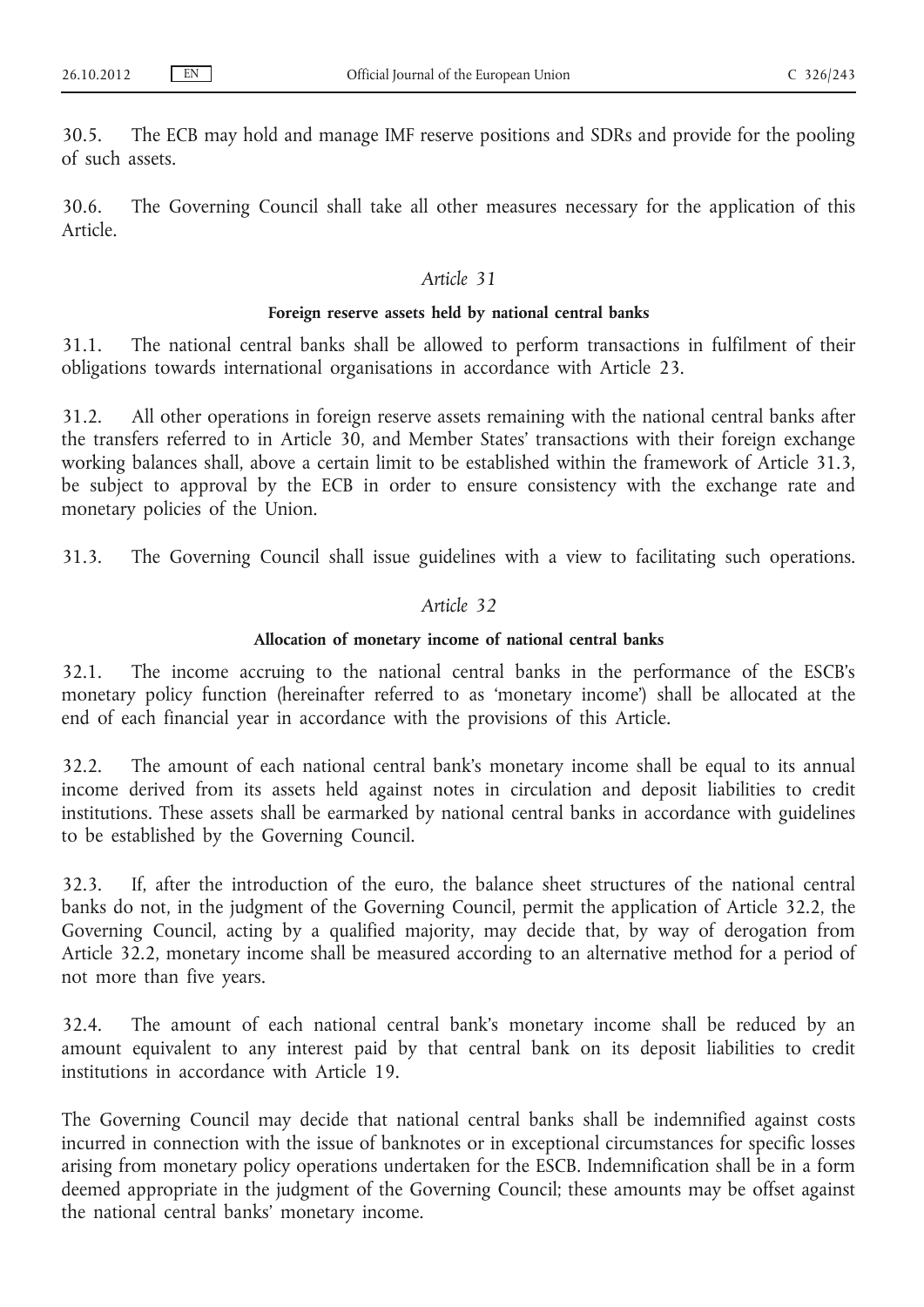32.5. The sum of the national central banks' monetary income shall be allocated to the national central banks in proportion to their paid up shares in the capital of the ECB, subject to any decision taken by the Governing Council pursuant to Article 33.2.

32.6. The clearing and settlement of the balances arising from the allocation of monetary income shall be carried out by the ECB in accordance with guidelines established by the Governing Council.

32.7. The Governing Council shall take all other measures necessary for the application of this Article.

# *Article 33*

### **Allocation of net profits and losses of the ECB**

33.1. The net profit of the ECB shall be transferred in the following order:

- (a) an amount to be determined by the Governing Council, which may not exceed 20 % of the net profit, shall be transferred to the general reserve fund subject to a limit equal to 100 % of the capital;
- (b) the remaining net profit shall be distributed to the shareholders of the ECB in proportion to their paid-up shares.

33.2. In the event of a loss incurred by the ECB, the shortfall may be offset against the general reserve fund of the ECB and, if necessary, following a decision by the Governing Council, against the monetary income of the relevant financial year in proportion and up to the amounts allocated to the national central banks in accordance with Article 32.5.

### CHAPTER VII

### GENERAL PROVISIONS

## *Article 34*

### **Legal acts**

34.1. In accordance with Article 132 of the Treaty on the Functioning of the European Union, the ECB shall:

- make regulations to the extent necessary to implement the tasks defined in Article 3.1, first indent, Articles 19.1, 22 or 25.2 and in cases which shall be laid down in the acts of the Council referred to in Article 41;
- take decisions necessary for carrying out the tasks entrusted to the ESCB under these Treaties and this Statute;
- make recommendations and deliver opinions.
- 34.2. The ECB may decide to publish its decisions, recommendations and opinions.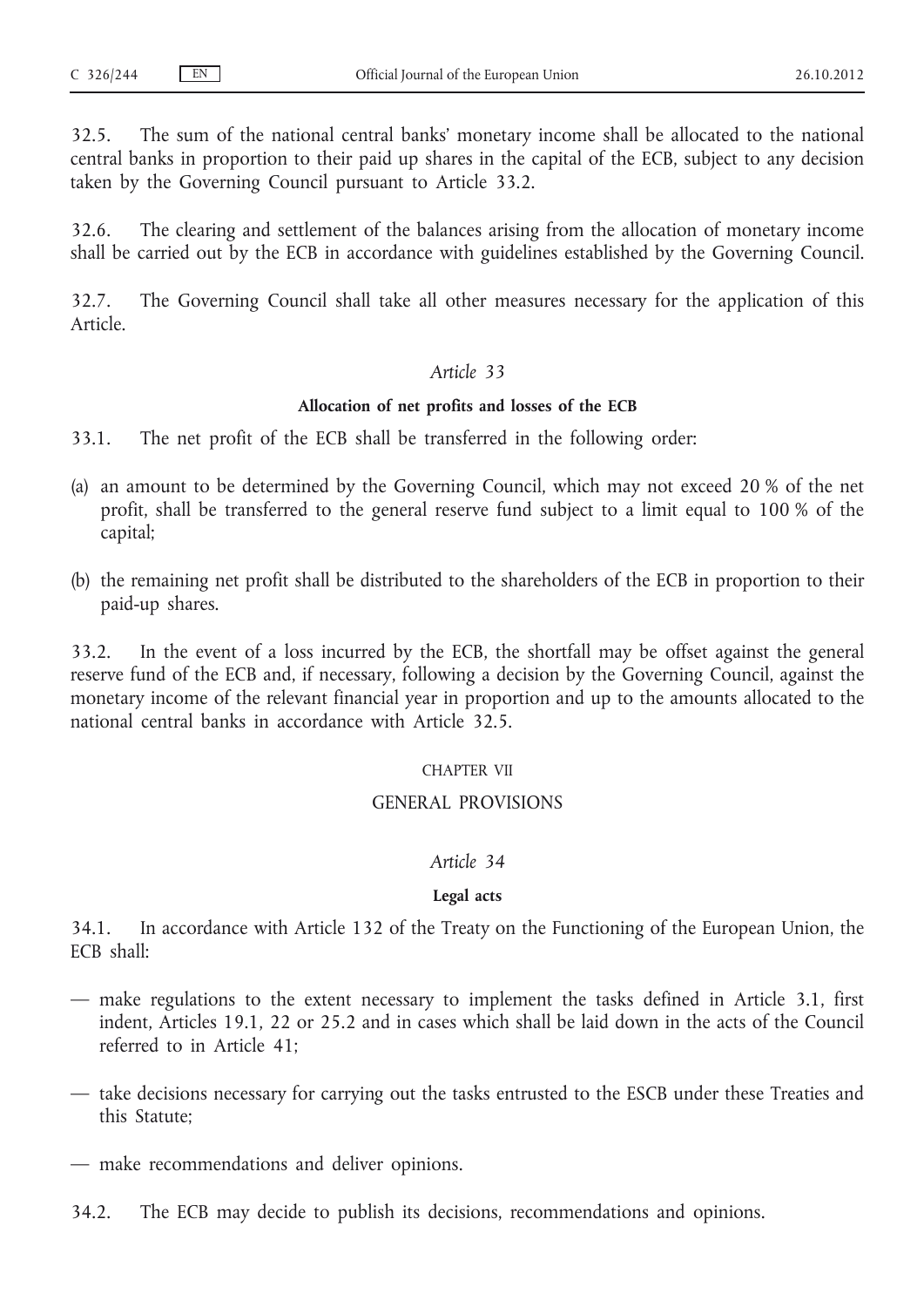34.3. Within the limits and under the conditions adopted by the Council under the procedure laid down in Article 41, the ECB shall be entitled to impose fines or periodic penalty payments on undertakings for failure to comply with obligations under its regulations and decisions.

## *Article 35*

## **Judicial control and related matters**

35.1. The acts or omissions of the ECB shall be open to review or interpretation by the Court of Justice of the European Union in the cases and under the conditions laid down in the Treaty on the Functioning of the European Union. The ECB may institute proceedings in the cases and under the conditions laid down in the Treaties.

35.2. Disputes between the ECB, on the one hand, and its creditors, debtors or any other person, on the other, shall be decided by the competent national courts, save where jurisdiction has been conferred upon the Court of Justice of the European Union.

35.3. The ECB shall be subject to the liability regime provided for in Article 340 of the Treaty on the Functioning of the European Union. The national central banks shall be liable according to their respective national laws.

35.4. The Court of Justice of the European Union shall have jurisdiction to give judgment pursuant to any arbitration clause contained in a contract concluded by or on behalf of the ECB, whether that contract be governed by public or private law.

35.5. A decision of the ECB to bring an action before the Court of Justice of the European Union shall be taken by the Governing Council.

35.6. The Court of Justice of the European Union shall have jurisdiction in disputes concerning the fulfilment by a national central bank of obligations under the Treaties and this Statute. If the ECB considers that a national central bank has failed to fulfil an obligation under the Treaties and this Statute, it shall deliver a reasoned opinion on the matter after giving the national central bank concerned the opportunity to submit its observations. If the national central bank concerned does not comply with the opinion within the period laid down by the ECB, the latter may bring the matter before the Court of Justice of the European Union.

### *Article 36*

#### **Staff**

36.1. The Governing Council, on a proposal from the Executive Board, shall lay down the conditions of employment of the staff of the ECB.

36.2. The Court of Justice of the European Union shall have jurisdiction in any dispute between the ECB and its servants within the limits and under the conditions laid down in the conditions of employment.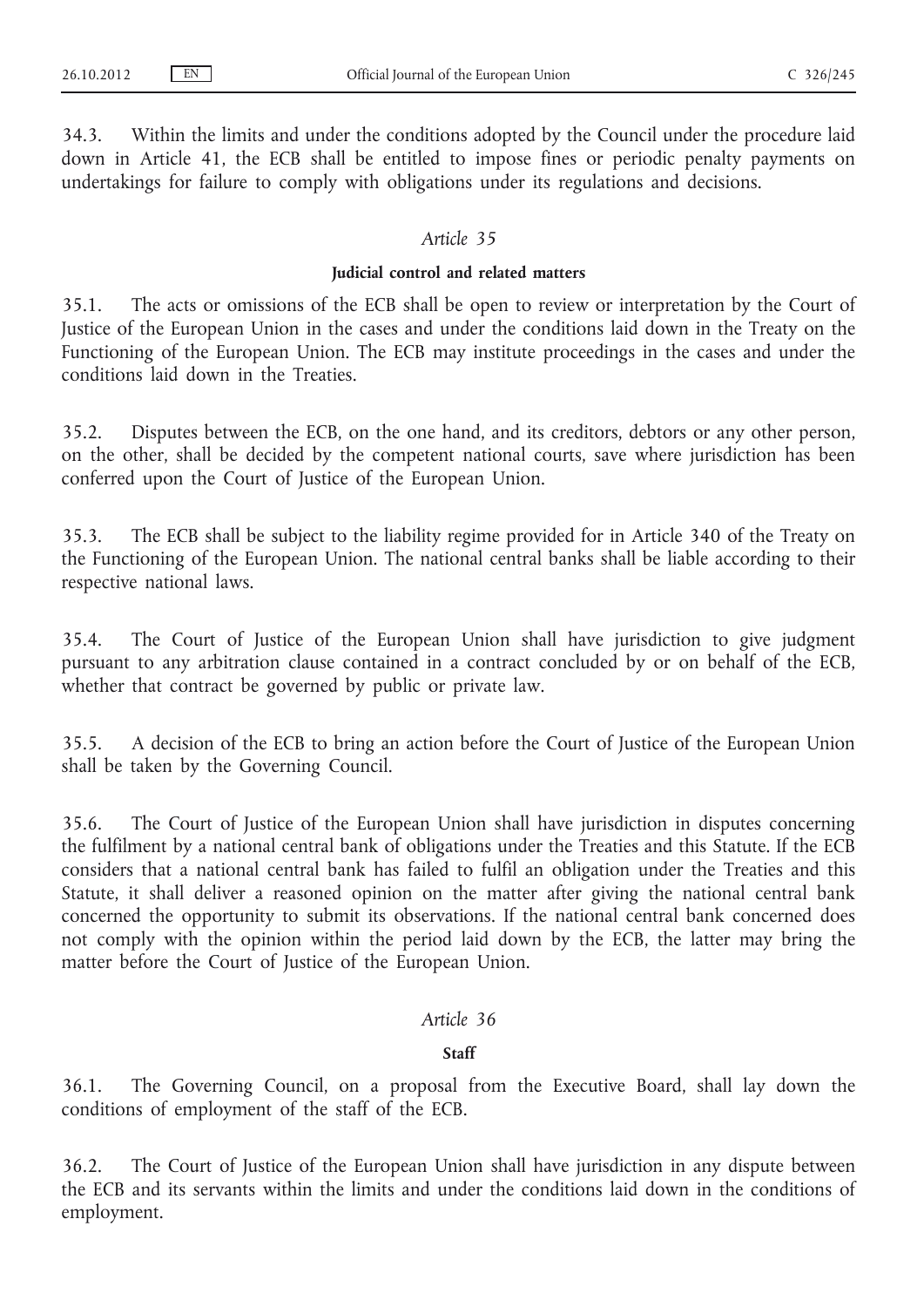*Article 37* (ex Article 38)

#### **Professional secrecy**

37.1. Members of the governing bodies and the staff of the ECB and the national central banks shall be required, even after their duties have ceased, not to disclose information of the kind covered by the obligation of professional secrecy.

37.2. Persons having access to data covered by Union legislation imposing an obligation of secrecy shall be subject to such legislation.

#### *Article 38* (ex Article 39)

#### **Signatories**

The ECB shall be legally committed to third parties by the President or by two members of the Executive Board or by the signatures of two members of the staff of the ECB who have been duly authorised by the President to sign on behalf of the ECB.

*Article 39* (ex Article 40)

#### **Privileges and immunities**

The ECB shall enjoy in the territories of the Member States such privileges and immunities as are necessary for the performance of its tasks, under the conditions laid down in the Protocol on the privileges and immunities of the European Union.

#### CHAPTER VIII

### AMENDMENT OF THE STATUTE AND COMPLEMENTARY LEGISLATION

#### *Article 40* (ex Article 41)

#### **Simplified amendment procedure**

40.1. In accordance with Article 129(3) of the Treaty on the Functioning of the European Union, Articles 5.1, 5.2, 5.3, 17, 18, 19.1, 22, 23, 24, 26, 32.2, 32.3, 32.4, 32.6, 33.1(a) and 36 of this Statute may be amended by the European Parliament and the Council, acting in accordance with the ordinary legislative procedure either on a recommendation from the ECB and after consulting the Commission, or on a proposal from the Commission and after consulting the ECB.

40.2. Article 10.2 may be amended by a decision of the European Council, acting unanimously, either on a recommendation from the European Central Bank and after consulting the European Parliament and the Commission, or on a recommendation from the Commission and after consulting the European Parliament and the European Central Bank. These amendments shall not enter into force until they are approved by the Member States in accordance with their respective constitutional requirements.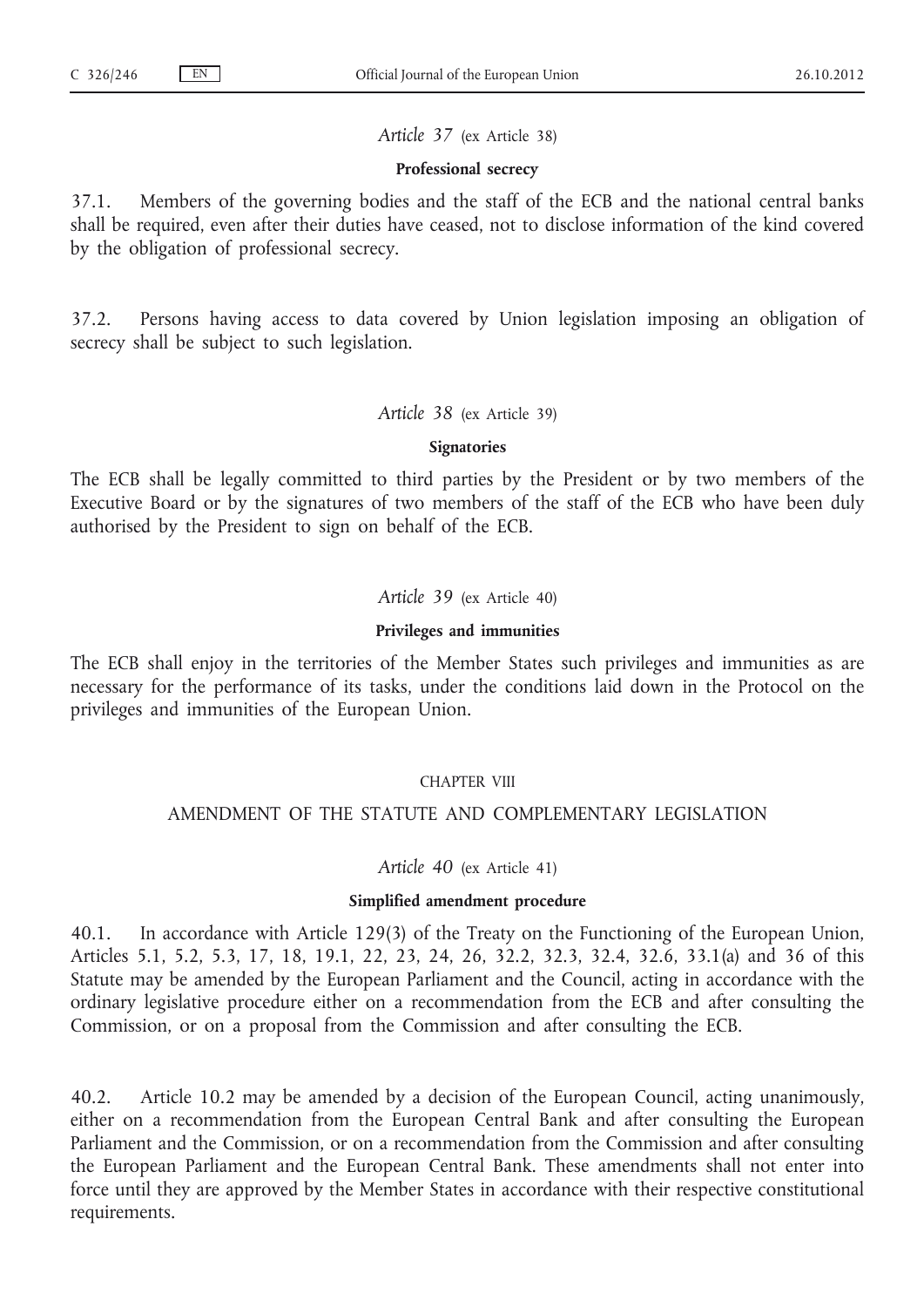40.3. A recommendation made by the ECB under this Article shall require a unanimous decision by the Governing Council.

#### *Article 41* (ex Article 42)

#### **Complementary legislation**

In accordance with Article 129(4) of the Treaty on the Functioning of the European Union, the Council, either on a proposal from the Commission and after consulting the European Parliament and the ECB or on a recommendation from the ECB and after consulting the European Parliament and the Commission, shall adopt the provisions referred to in Articles 4, 5.4, 19.2, 20, 28.1, 29.2, 30.4 and 34.3 of this Statute.

#### CHAPTER IX

## TRANSITIONAL AND OTHER PROVISIONS FOR THE ESCB

### *Article 42* (ex Article 43)

#### **General provisions**

42.1. A derogation as referred to in Article 139 of the Treaty on the Functioning of the European Union shall entail that the following Articles of this Statute shall not confer any rights or impose any obligations on the Member State concerned: 3, 6, 9.2, 12.1, 14.3, 16, 18, 19, 20, 22, 23, 26.2, 27, 30, 31, 32, 33, 34, and 49.

42.2. The central banks of Member States with a derogation as specified in Article 139(1) of the Treaty on the Functioning of the European Union shall retain their powers in the field of monetary policy according to national law.

42.3. In accordance with Article 139 of the Treaty on the Functioning of the European Union, 'Member States' shall be read as 'Member States whose currency is the euro' in the following Articles of this Statute: 3, 11.2 and 19.

42.4. 'National central banks' shall be read as 'central banks of Member States whose currency is the euro' in the following Articles of this Statute: 9.2, 10.2, 10.3, 12.1, 16, 17, 18, 22, 23, 27, 30, 31, 32, 33.2 and 49.

42.5. 'Shareholders' shall be read as 'central banks of Member States whose currency is the euro' in Articles 10.3 and 33.1.

42.6. 'Subscribed capital of the ECB' shall be read as 'capital of the ECB subscribed by the central banks of Member States whose currency is the euro' in Articles 10.3 and 30.2.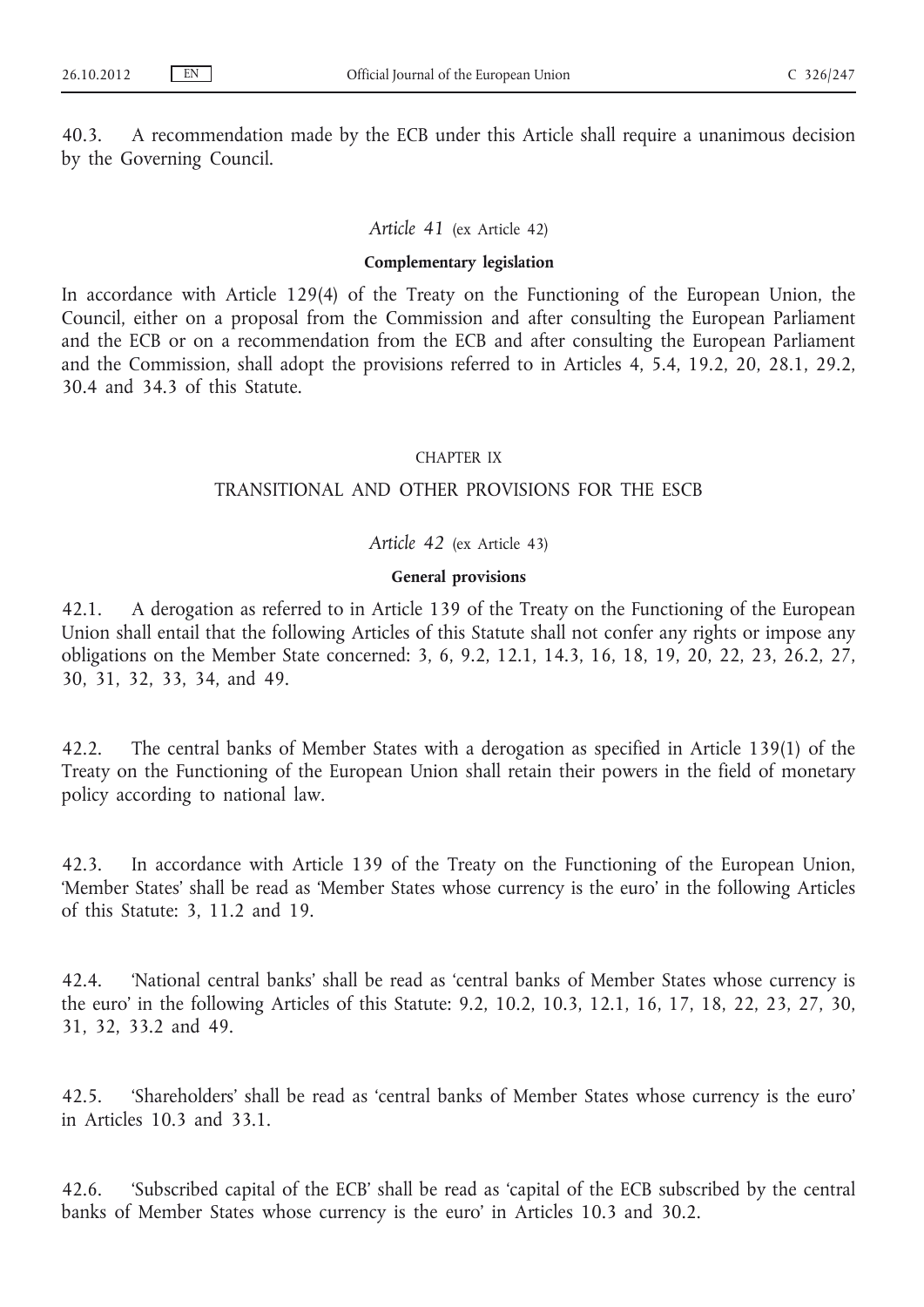*Article 43* (ex Article 44)

### **Transitional tasks of the ECB**

The ECB shall take over the former tasks of the EMI referred to in Article 141(2) of the Treaty on the Functioning of the European Union which, because of the derogations of one or more Member States, still have to be performed after the introduction of the euro.

The ECB shall give advice in the preparations for the abrogation of the derogations specified in Article 140 of the Treaty on the Functioning of the European Union.

*Article 44* (ex Article 45)

### **The General Council of the ECB**

44.1. Without prejudice to Article 129(1) of the Treaty on the Functioning of the European Union, the General Council shall be constituted as a third decision-making body of the ECB.

44.2. The General Council shall comprise the President and Vice-President of the ECB and the Governors of the national central banks. The other members of the Executive Board may participate, without having the right to vote, in meetings of the General Council.

44.3. The responsibilities of the General Council are listed in full in Article 46 of this Statute.

# *Article 45* (ex Article 46)

## **Rules of Procedure of the General Council**

45.1. The President or, in his absence, the Vice-President of the ECB shall chair the General Council of the ECB.

45.2. The President of the Council and a Member of the Commission may participate, without having the right to vote, in meetings of the General Council.

45.3. The President shall prepare the meetings of the General Council.

45.4. By way of derogation from Article 12.3, the General Council shall adopt its Rules of Procedure.

45.5. The Secretariat of the General Council shall be provided by the ECB.

### *Article 46* (ex Article 47)

## **Responsibilities of the General Council**

46.1. The General Council shall:

— perform the tasks referred to in Article 43;

— contribute to the advisory functions referred to in Articles 4 and 25.1.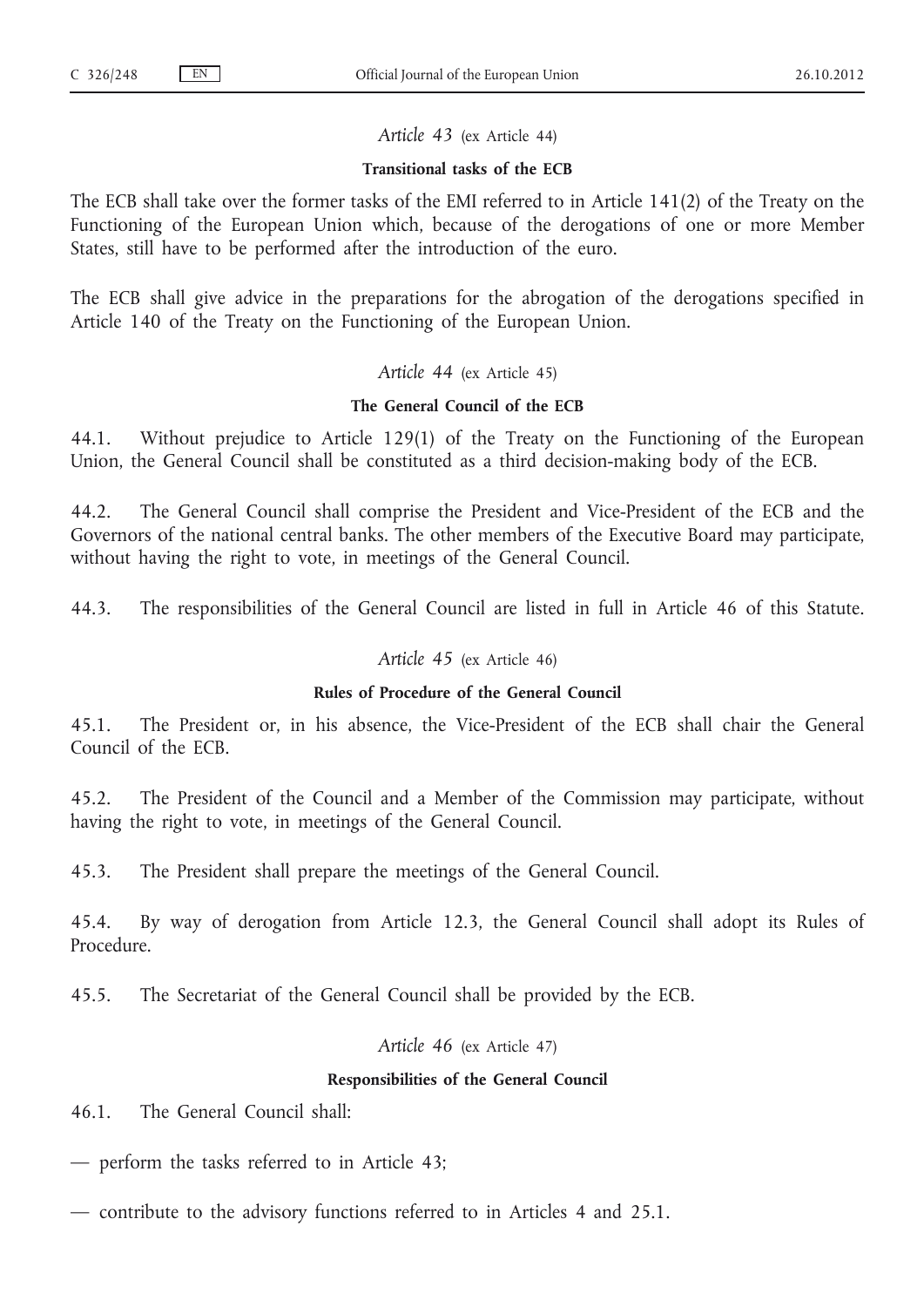- 46.2. The General Council shall contribute to:
- the collection of statistical information as referred to in Article 5;
- the reporting activities of the ECB as referred to in Article 15;
- the establishment of the necessary rules for the application of Article 26 as referred to in Article 26.4;
- the taking of all other measures necessary for the application of Article 29 as referred to in Article 29.4;
- the laying down of the conditions of employment of the staff of the ECB as referred to in Article 36.

46.3. The General Council shall contribute to the necessary preparations for irrevocably fixing the exchange rates of the currencies of Member States with a derogation against the euro as referred to in Article 140(3) of the Treaty on the Functioning of the European Union.

46.4. The General Council shall be informed by the President of the ECB of decisions of the Governing Council.

### *Article 47* (ex Article 48)

#### **Transitional provisions for the capital of the ECB**

In accordance with Article 29.1, each national central bank shall be assigned a weighting in the key for subscription of the ECB's capital. By way of derogation from Article 28.3, central banks of Member States with a derogation shall not pay up their subscribed capital unless the General Council, acting by a majority representing at least two thirds of the subscribed capital of the ECB and at least half of the shareholders, decides that a minimal percentage has to be paid up as a contribution to the operational costs of the ECB.

#### *Article 48* (ex Article 49)

#### **Deferred payment of capital, reserves and provisions of the ECB**

48.1. The central bank of a Member State whose derogation has been abrogated shall pay up its subscribed share of the capital of the ECB to the same extent as the central banks of other Member States whose currency is the euro, and shall transfer to the ECB foreign reserve assets in accordance with Article 30.1. The sum to be transferred shall be determined by multiplying the euro value at current exchange rates of the foreign reserve assets which have already been transferred to the ECB in accordance with Article 30.1, by the ratio between the number of shares subscribed by the national central bank concerned and the number of shares already paid up by the other national central banks.

48.2. In addition to the payment to be made in accordance with Article 48.1, the central bank concerned shall contribute to the reserves of the ECB, to those provisions equivalent to reserves, and to the amount still to be appropriated to the reserves and provisions corresponding to the balance of the profit and loss account as at 31 December of the year prior to the abrogation of the derogation.